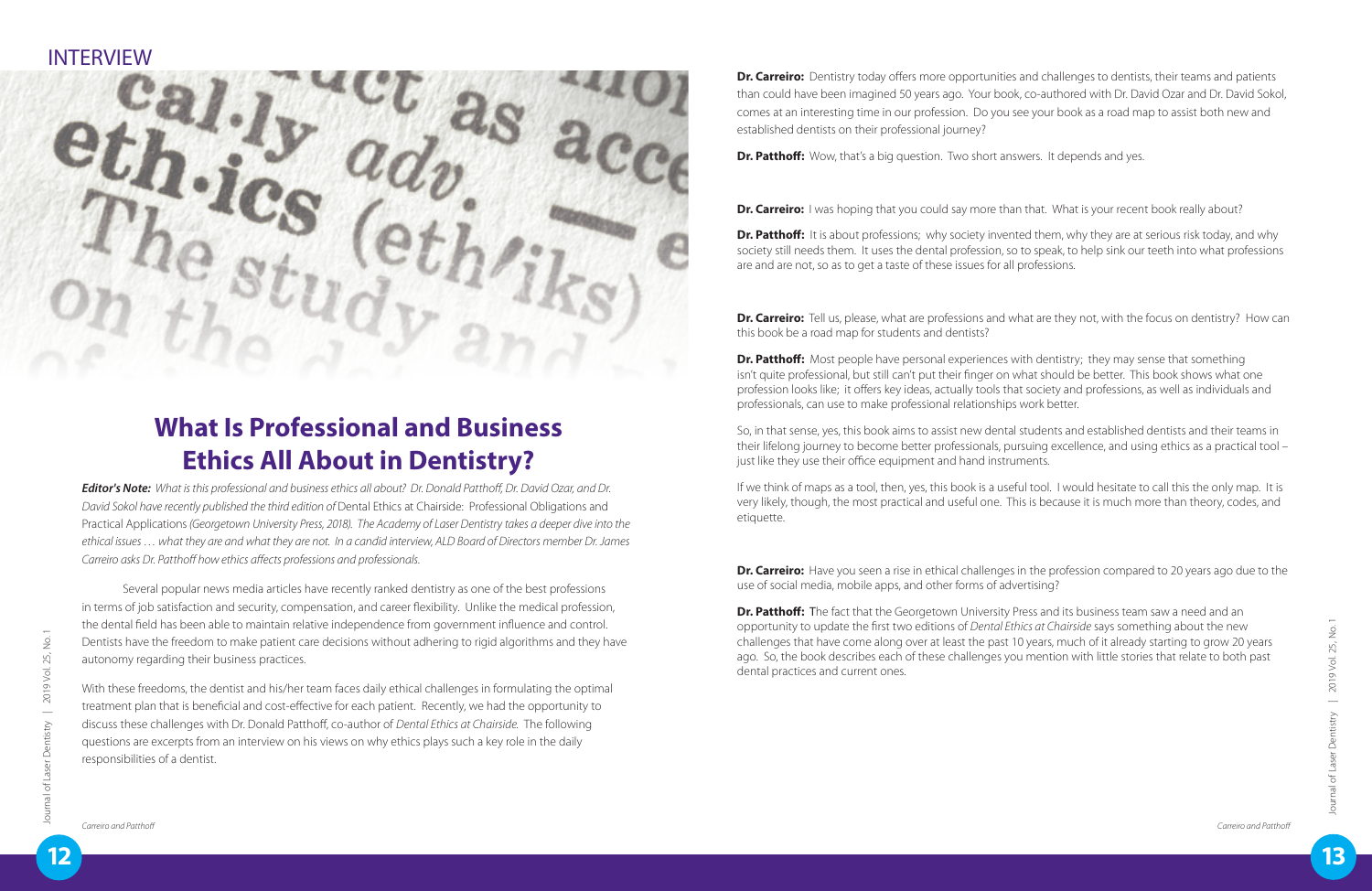**Dr. Carreiro:** Why are stories used to illustrate ethical issues and why are situations important in understanding behaviors?

**Dr. Patthoff:** Each chapter starts with a story. That story is then followed by an introduction to some wellgrounded ethical thinking tool that most dentists intuitively know at some level, just from their practical experiences and common sense, but not yet in a refined enough way that can also be used in these new challenges. The book therefore identifies and clarifies these "idea tools" as dentistry's central practice values. These central practice values are more than principles of ethics and codes of conduct. They are actually ranked values that help dentists, patients, the profession, and society work together so they can individually and in groups better apply and interpret such things as ethical principles, codes of conduct, and State practice laws for a particular matter at hand. They are desired critical thinking and deliberation habits that professions and society want to nurture for the health and well-being of patients and society.

**Dr. Carreiro:** Can you provide us with examples of how the challenges of introducing new technology such as lasers can have on treatment decisions that doctors and patients make?

It takes a few pages to polish the core idea. After that, toward the end of each chapter we go back to the case and look at some of the questions raised in the stories when looked at through the lens of one of the central practice values. It's sort of a practice application to test its worth. It is also a way to have more solid footing to examine and define the next ranked core value.

**Dr. Patthoff:** There are many examples; just one involving lasers, though, is the ability of many devices to enhance our bodies' natural ability to repair and regenerate. Some of the mechanisms responsible for this are similar to photosynthesis in plants – a "mammalian photosynthesis," so to speak. Devices that have U.S. Food and Drug Administration marketing clearance for these effects, though, currently make these claims based on comparisons to heat lamps that have a long history of showing safety and effectiveness. The multiple standards for describing this "mammalian photosynthesis," then, have not yet been set in a way that various devices can be compared. This can confuse doctors, patients, product designers, and educators when they are deciding whether the clinical effects being observed are because of heat or photosynthesis. Some may say: "Why ask? It works and has worked for a long time." Others might counter with: "We need more evidence." Or, "Show me the evidence."

**Dr. Carreiro:** Where is the connection between scientifically controlled studies, clinical experience, and the impact on patient treatment decisions?

**Dr. Patthoff:** Dr. David Chambers wrote a classic article on that topic in 2002. It was republished in the *Journal of the American College of Dentists* in 2014. In short, he focuses on the role of practical wisdom and clinical experience as an important partner with scientific, well-controlled studies and rigorous experimentation. Blending them is more than just developing and obeying rules and standards that can be universally used in all cases. In fact, the overreliance on a narrow set of principles or rules of practice and claiming that something is either ethical or unethical accordingly is a very common temptation that is hard to defend. So, when what you do is something ethical or unethical, good or bad, I tend to think "it depends" is a more useful place to start. Making a little word like ethics or ethical carry all the work of a final judgment without describing a particular matter and then describing the particular ethical values involved in a way that everyone uses or understands is a real challenge. Perhaps even more important than the challenges of a new technology, like the use of lasers in dentistry, are patient treatment decisions that are based on current knowledge and scientific evidence for safety and efficacy for a specific clinical matter at hand.

**Dr. Patthoff:** Commercial and political ethics are based on trust in competition; professionals and families are built on trust in collaboration. When laser companies or laser users and promoters think and act as if professional ethics is just another form of competition, then getting the parties to come together under a common trust can be their major, if not the only, hurdle. In order to overcome this hurdle, they need to engage in professional collaboration, where most ethical challenges can be discussed and addressed together. Some patients, however, trust and value competition more. It is, after all, the basis of our free market and democratic political system that society also needs and trusts. In these cases, it becomes even more important to remain respectful and knowledgeable and skilled in professional ethical thinking and to reinforce the critical importance of the role of professional ethics and the trust it aims to bring about. This is the focus of the explanations and practical ethical tools offered in the book – to both the profession and society.

**Dr. Carreiro:** Introducing new technology and related treatment protocols presents challenges for continuing education and training. We are seeing educational and training programs that are at times promotional, manufacturer-supported, and, at times, lacking full disclosure. Some are even being bundled with an institute or study club offering certification and credentials. What are your feelings on the impact of these programs on continuing education?

**Dr. Patthoff:** Mixed. As far as I know, there have always been places for all kinds of promotional and manufacturer-created information-sharing forums. Even now they have merit. I mean, who else but the designers and manufacturers of technology know better how they work and how they might be used sometime, maybe even beyond some of the primary purposes for which they were initially designed? Most of the chief scientists and developers of these ideas have several, perhaps dozens of, professionals working with them – including what are sometimes called user groups. The important point here, though, is that what one professional does or even multiple professionals do and can do, does not make what they do something that should be adopted by the profession as a whole. A popular vote by a group doesn't trump scientific evidences, rational thinking, or common sense. They all have value and each should be taken in the limited and partial roles they play.

**Dr. Carreiro:** When technology like lasers is introduced to a health profession, how does the new technology fit with usual and customary treatment protocols for managing disease and improving overall health?

**Dr. Patthoff:** Technology is a mix of science and marketing; although some languages have common words to separate the device from its use, our common English language does not. Technology is considered the device AND its use. You say something very important and easily overlooked, though, when you so rightly separate technology from new treatment protocols. I want to be sure about what you might be asking, then, because I am concerned what is easily overlooked will be missed here.

I need to disclose here that I have chaired the Ethics Committee for the Academy of Laser Dentistry since its founding almost 25 years ago. I can tell you, then, without breaking any confidentiality, that there are ethical challenges surrounding laser use, but most of them are brought on by prioritizing commercial thinking about the dentist-patient relationship over professional ethical thinking.

**Dr. Carreiro:** What is one hurdle between professional, commercial, and political ethics?

What perks my ears first on this, then, is when technology is equated with pure science and progress, or when science is equated with reason. I also wonder if new protocols for a specific technological device are being equated with, substituted for, or prioritized over the usual and customary treatment protocols for managing disease. In short, we should see red flags when information and promotion are equated with education. Mixing and twisting these ideas and phrases can be great sales strategies, but they will just as easily confuse rather than educate many practitioners, professional board meetings, and ultimately patients and society.

*Carreiro and Patthoff Carreiro and Patthoff*